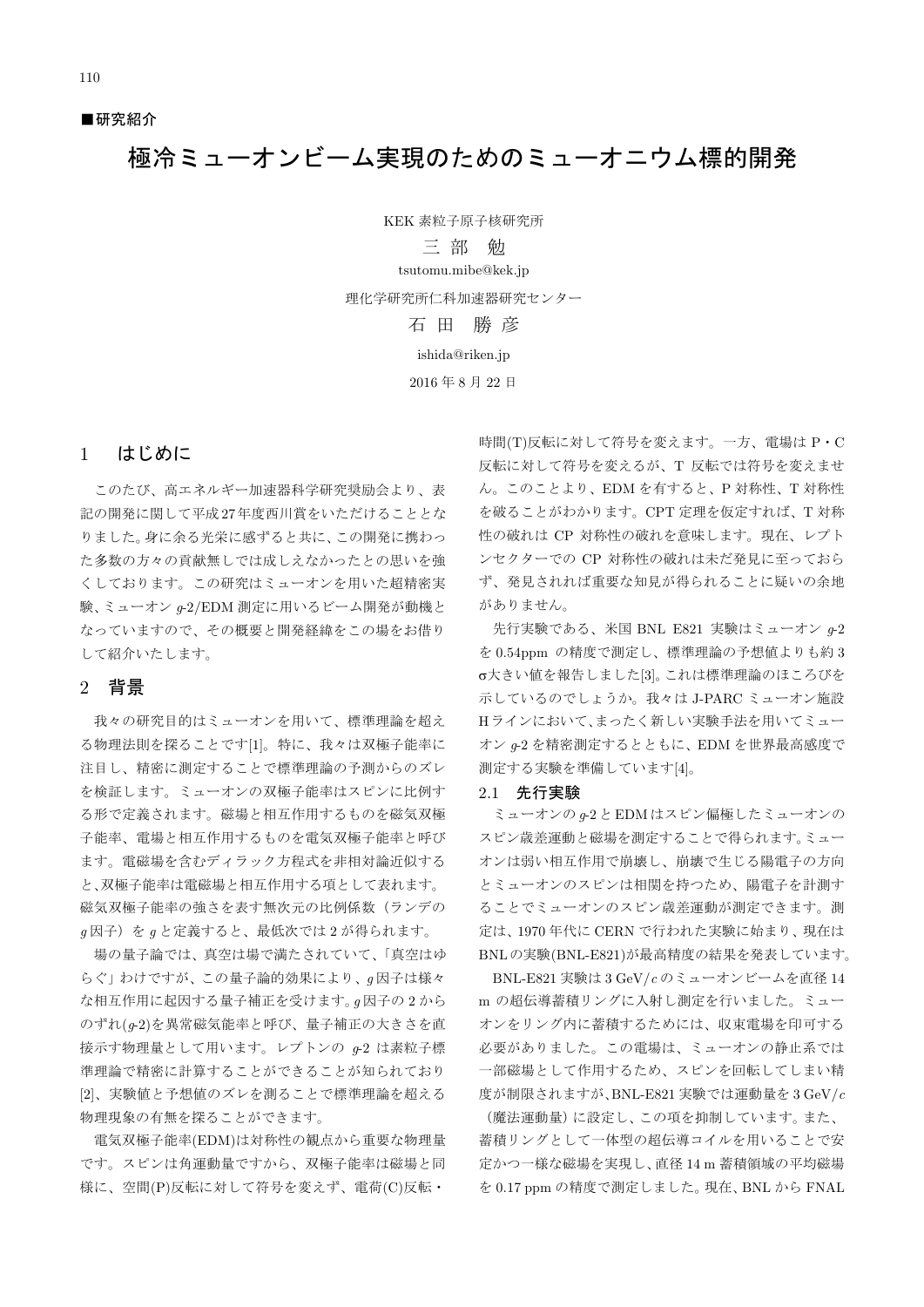

図1:J-PARCミューオン q-2/EDM 実験概要と今回の成果

へ蓄積磁石を移設し、さらにデータを取得する実験 (FNAL-E989)の準備が進んでいます。

BNL-E821 実験で測定された g-2 は標準模型から3σ大き い値を示しています。これは現状で最もシリアスなアノマ リー(の候補)の一つとして捉えられており[5]、実際に最 終報告論文[3]の引用数は年々増加して、積算で 1,200 を超 えるまでになりました。

## 2.2 J-PARC  $g$ -2/EDM 実験と極冷ミューオンビー 厶

このような状況の中、いま新しい実験を行うことに、ど のような意味があるでしょうか。以下に、二つの観点を述 べます。まず、新しい発見は独立に検証されるべきだとい うことです。FNAL-E989 実験は BNL-E821 と同じ方法で主 要な実験装置も同じであるため、自ずと系統誤差は強く相 関をもっています。g-2 のズレの有無に決着をつけるために は、全く新しい独立な測定が必要です。二つめにBNL-FNAL の方法は、最終的にはビームに起因する系統誤差で制限さ れるということです。例えば、ビームが蓄積リングのアク セプタンスを埋め尽くすために起きるビームロスや、強い 収束が必要なためビームのベータトロン振動数が g-2 振動 数の近傍になることに起因する系統誤差があります。この 測定にエミッタンスが小さい全く新しいビームを持ち込む ことができれば、小さいビームサイズとわずかな収束力で ビームを蓄積することができるため、これらの系統誤差を 払拭することができます。これにより、BNL-E821 や FNAL-E989の精度を超えて、さらに高い精度で測定を行う 可能性が開けます。

我々は全く新しいミューオンビームと実験装置を組み合 わせることで、新しい実験方法により q-2 と EDM を世界最 高感度で測定する実験を準備しています。この実験は KEK 齊藤直人氏の発案によるもので、様々な共同研究者のアイ デアを取り入れて、現在次のように実現する計画が進めら れています。

図1に実験概要を示します。J-PARC ミューオン施設 Hラ

インにおいて室温ミューオニウムをレーザー解離すること により、超低速ミューオンを生成し、その後直線型加速器 で300 MeV/c まで加速することにより、エミッタンスが極 めて小さい「極冷ミューオンビーム」を生成します。極冷 ミューオンビームを用いることにより、電場収束を持ち出 すことなくミューオンを一様磁場中に蓄積することが可能 になります。実験では直径 66 cm のコンパクトな超伝導蓄 積磁石を用いることで、磁場の一様性を飛躍的に向上する ことができます。加えて、従来の方法の測定感度を決めて いたビーム由来の系統誤差を大きく抑制できると見込まれ ています。この着想にいたる経緯やより詳しい実験手法の 概要は文献[6,7]をご覧ください。

2015年には技術設計報告書を作成し、実験の実現に向け た準備が整いつつあります。その中でも、ミューオニウム 生成標的の開発は、提案当初から最優先で着手してきた、 要となる開発項目であり、以下で述べる良い研究結果が得 られたのは大変喜ばしいことです。

## 3. ミューオニウム生成標的としてのシリカ エアロゲルの開発

### 3.1 超低速ミューオンビームの開発

典型的なミューオンビームは、高エネルギー陽子を静止 標的などに当ててパイオンを生成し、その崩壊したもの(π →µ+v) を用います。パイオンが飛行中に崩壊してできた ものを集める場合(崩壊ミューオン)と、生成標的の表面 付近にたまたま静止したパイオンが崩壊してできたものを 集める場合(表面ミューオン)があり、ミューオンスピン 緩和法による物性研究などに用途が多い低速の正ミューオ ンを得るには後者が主に使われています。

ミューオン q-2/EDM 実験に必要となる極冷ミューオン ビームの源となるのが1eV以下のエネルギーを持つ超低速 ミューオン源です。さきほど述べた表面ミューオンビーム は、約4 MeV のエネルギーと数 cm 程度のビームサイズを 持ち、小さなあるいは薄い試料に止めるのは容易なもので はありません。また単純に減速材を通してエネルギーを落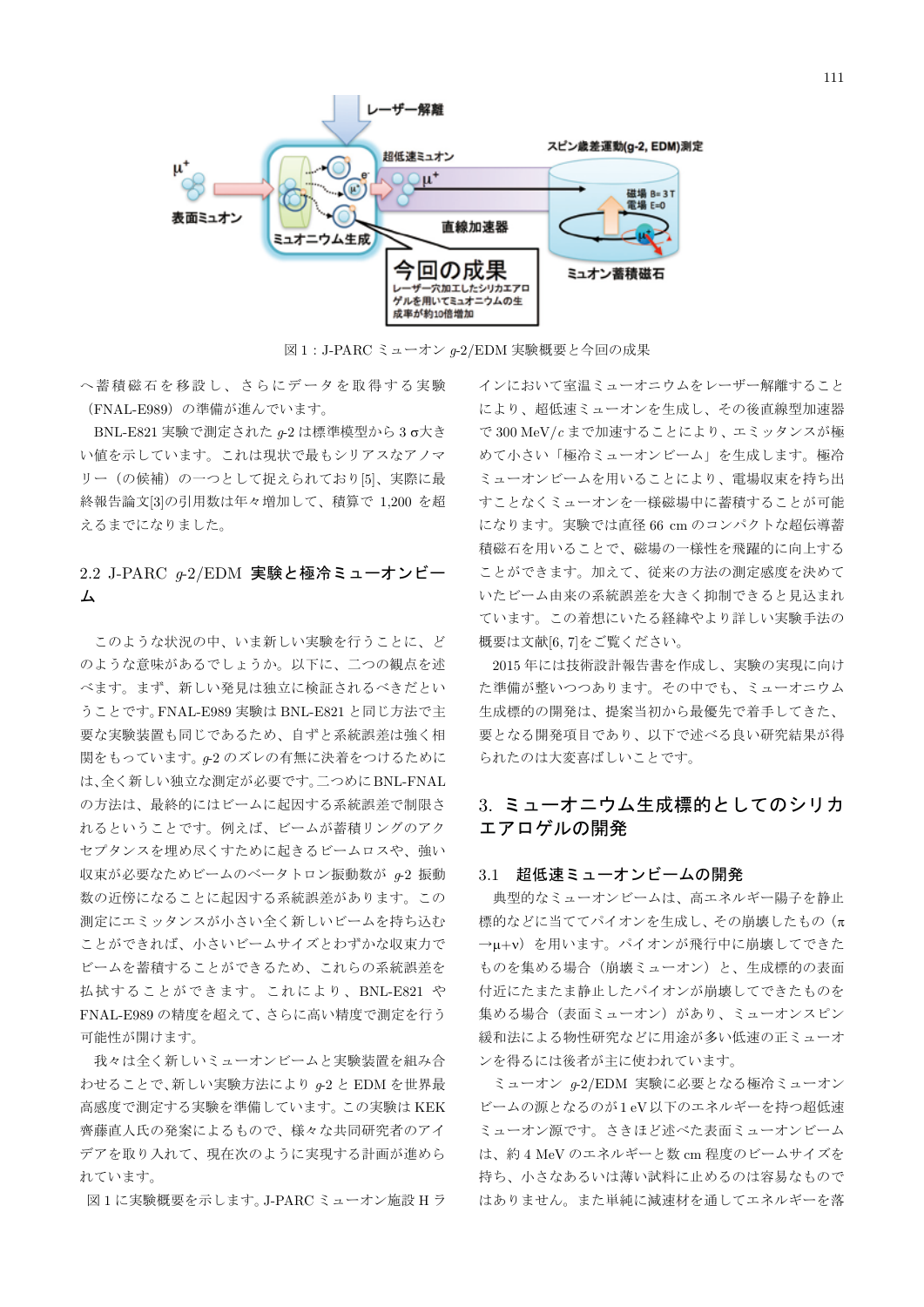| 標的          | 高温タンクステ | シリカエアロ           |
|-------------|---------|------------------|
|             |         | ゲル               |
| 組成          | W       | SiO <sub>2</sub> |
| 密度 9g/cc]   | 19.25   | $0.03 - 1.2$     |
| 硬度          | 硬い      | 非常に脆い            |
| 雷気伝導度       | 導体      | 絶縁体              |
| 熱伝導         | 良       | 遮熱材              |
| 拡散中のミューオン状態 | $\mu^+$ | Mu (52%)[16]     |
| 利用温度[K]     | 2100    | 300              |

表1:タングステンとシリカエアロゲルの比較

とすのでは、エネルギーの広がりがどんどん拡大するため に本当に欲しいエネルギーのミューオンはわずかしか得ら れません。ここで重要な役割を果たすのがミューオンの拡 散・再放出です。ミューオンが標的に止まってしまったと しても、標的中の拡散が速ければ、たまたま表面に到達し たものが真空中に出てきます。これが熱エネルギー(1eV以 下)で出てくるなら大幅にエネルギー広がりを圧縮できるこ とになります。これまでわかっている限りでは、真空中に は大概ミューオニウムという電子が束縛した水素原子の様 な状態で出てきます。これをレーザーイオン化することに より熱エネルギーを持った正ミューオン源が得られ、必要 エネルギーまで加速することにより、横運動量が加速方向 運動量に対して大幅に抑えられた直進性の良いビーム(極 冷ミューオンビーム)の利用が可能となり、高精度一様磁 場リングに蓄積しての測定が容易となります [9,10]。

ミューオニウムを真空中に放出する物質としては、高温 タングステンと並んで、シリカパウダーが知られていまし た[11]。高温タングステンは日本が開発した超低速ミューオ ン源として、KEK [12]、理研 RAL ミューオン施設 [13]、 J-PARC [14]で長年の実績があります。しかし、ミューオン q-2/EDM実験では非常に指向性の良いビームが必須となり ますので、高温のビームをコリメートするなどで、さらに 切り刻むことなく、そのままで冷却ビームが達成できるシ リカパウダーなどの常温源が便利です。一方ではシリカパ ウダーについてはパウダーであるが故のいくつかの問題が 知られています。まずは設置方法ですが、薄膜などの上に パウダーを置いて下方からミューオンを照射できれば問題 ないのですが、大概のミューオンビームラインはそうでは なく、水平方向にビームが入射されます。また加速器の関 わる真空容器中で粉をまき散らさないような細心の注意が 必要です。さらにはシリカパウダーについては測定を開始 して数日程度で生成効率が低下するなどの問題がしばしば 言われていました。パウダーを積み上げるのに寄与してい た水が抜けて隙間が減るのが原因でないかなどと推測され ています。

このために、常温でこれに代わる形状の安定した扱いや すい物質がないかということで疎水性シリカエアロゲルが 提案されました。シリカエアロゲルが候補として上がった



図2: TRIUMF S1249 実験セットアップ(2013年)

理由は、シリカパウダー同様に 10 nm程度の微粒子が連結 したネットワーク構造を作っているためで、この大きな間 隙チャネルがミューオンの速い拡散に大きく寄与すると考 えられました。素粒子実験で用いられるチェレンコフカウ ンター用途として千葉大 (河合秀幸氏、田端誠氏)に最新 の作成技術[15]があったということも大きく貢献しています。

表1にシリカエアロゲル物質の性質をタングステンと比 較して示します。密度などは両極端にあると言え、これら が共にミューオニウム放出標的候補として用いられるのは 興味深いことです。

### 3.2 シリカエアロゲルからのミューオニウム測定

真空中に出た少数のミューオニウムを観測するためには、 ミューオン崩壊からの陽電子のトラッキングを行いミュー オンの崩壊位置を決めますが、標的中に残った多数のミュー オンとより分けるために位置精度の良い検出が必要となり ます。J-PARC などのパルス状ミューオンと違ってパイル アップの問題が少ないDC状ミューオンが最適と考え、2009 年に TRIUMF 研究所に利用申請をしたところ、実験課題 S1249 として認められることとなりました。TRIUMF の共 同研究者 (Glen Marshall, Art Olin, George Beer) はシリカ パウダーでの実験を1980年代に行った先駆者であり、実験 を進めるにあたって我々の知らなかった貴重な情報・提案 を得ることができました。さらに幸運だったことは、彼ら が直前までミューオン崩壊パラメータの精密測定 (TWIST 実験)に利用していたドリフトチェンバーが陽電子トラッ キング用途に最適であったことです。

当初は、理研 RAL と KEK 素核研、それぞれ予算をやり くりし標的チェンバーやビームカウンター製作など行い、 実験を開始しました。2011年には、鳥養映子氏を代表とす る新学術領域研究[17]が採択され、その中の研究計画班(代 表:岩崎雅彦、理研)として、本格的に研究を始められる こととなりました。

TRIUMF M15チャネルに設置した測定チェンバーの概略 を図 2[18]、ビーム斜め下流側から見た写真を図3に示しま す。ミューオンビームが標的に当たったことをビームカウ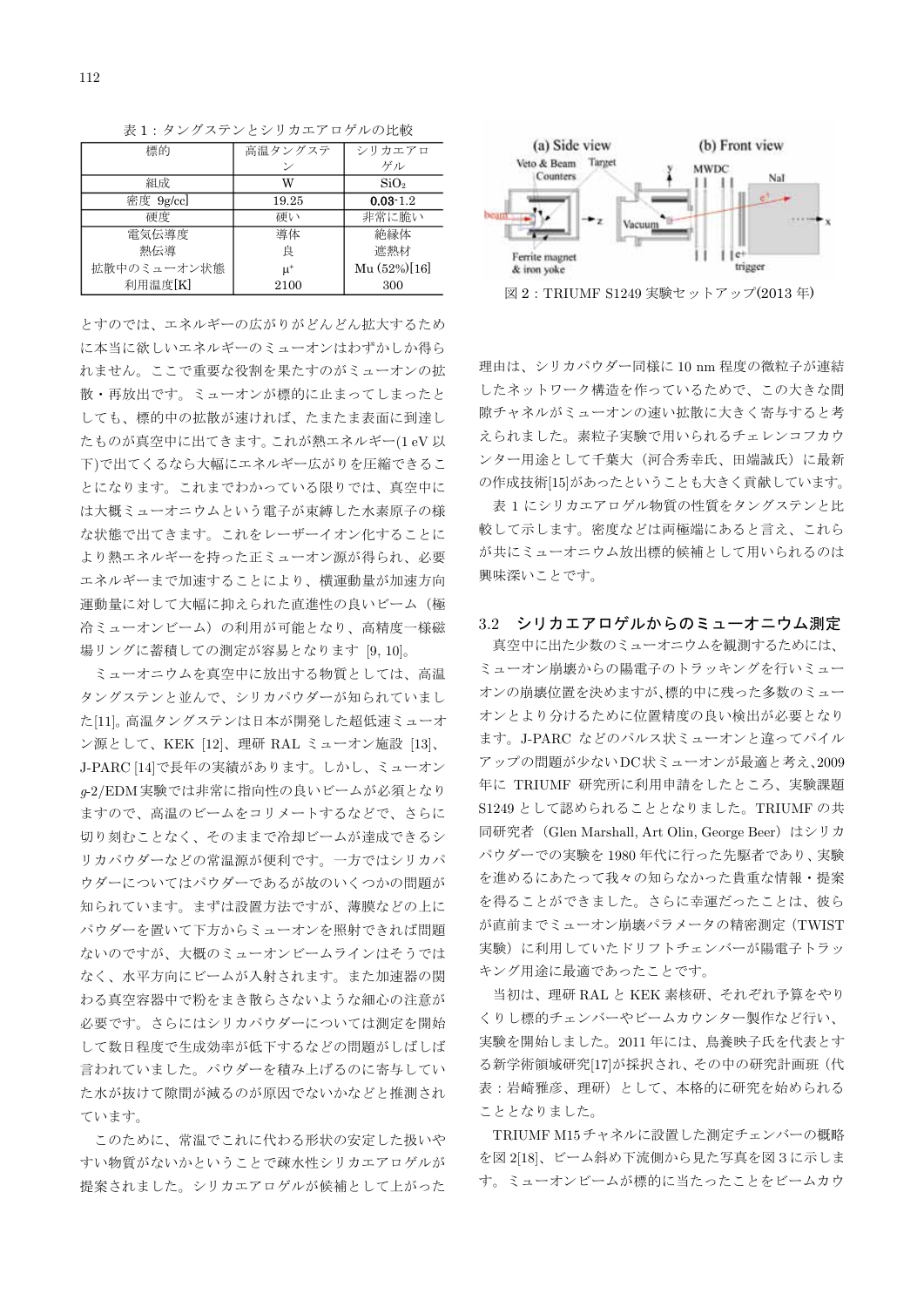

図3:TRIUMFで実験中の標的チェンバーと 陽電子トラッキング測定器 (2013年)

ンターとベトカウンターを用いて同定します。ミューオン が崩壊して出る陽電子をトリガー用シンチレーター検出器、 位置検出用ドリフトチェンバーで検出し、散乱の影響が少 ない高エネルギーの陽電子だけを NaI 検出器で選ぶことに より位置分解能を上げます。

J-PARCでのミューオン a-2/EDM 測定に利用できる極冷 ミューオンビーム強度を評価する上で、入射ミューオンの どれくらいが真空中ミューオニウムに変換されるかが最も 重要なファクターの一つです。効率をあいまいさなく言う には2つの量が必要となります。まずは TRIUMF での実験 条件でミューオンがどのように標的に分布して止まってい るかを知る必要があります。このためには運動量を変えて、 標的に止まった個数と標的を通り抜ける個数との比較を行 うことにより、ビームシミュレーションと合わせて条件を 詰めることができました。次は、真空中に出たミューオニ ウムの強度および空間時間分布で、これにはミューオン崩 壊位置をドリフトチェンバーによる陽電子トラッキングで 観測します。ドリフトチェンバー自体の粒子ヒット位置分 解能は非常に良いのですが(0.2 mm程度)、真空と大気を仕 切るフォイルでの陽電子散乱や発生位置の奥行きの広がり などによる像のぼやけなどが加わります。薄いガラスプレー ト(100 µm 厚)を標的として置いて測定分解能を見積ったと ころ、発生位置で約2 mm という、以前の同様の実験に比 べると格段に良い精度が得られました。

さて測定器は充分な性能を発揮しましたが、30 mg/ccの エアロゲル標的をセットし観測を始めたところ、真空中で の崩壊ミューオンと、標的中崩壊ミューオンの混じり込み とのS/N 比が期待通りに改善しません。そもそも標的から 出るミューオニウムの絶対量が期待していたより少ない(シ リカパウダーの文献値と比べて 1/5 程度)という結論が得 られました。しかし、標的を交換しようとしていた矢先、 2010年のビームタイムは M9 チャネル先頭部での真空トラ



図4:レーザー加工されたシリカエアロゲルの表面付近 (400 um 間隔の穴開き)と標的ホルダへの設置、および 真空中でのミューオニウム収量増加の様子 (未加工標的との比較)

ブルのため、半ばで中止となりました。再起をかけた2011 年の実験では4つの異なった密度のエアロゲルでの測定な ど充分なデータをとることができました。しかし残念なこ とには、測定した4種類の密度(0.03,0.05,0.10,0.19 g/cm) のサンプル間では、ミューオニウム放出率自体はほとんど 違いがないという結論[18]となり、効率改善の兆しを得るこ とはありませんでした。

このままでは、J-PARC でのミューオン g-2/EDM 測定に 用いるには不足であることが明らかであり、効率向上が最 重要宿題となりました。それから1年以上、実験結果の解 析と議論を続ける中で、拡散モデルに基づいた理解と考察 を進めてゆきました。エアロゲルは数 10 nm 程度のシリカ 粒が鎖状につながったネットワーク構造を持っており、多 孔質構造を有しています。放出率の低さについては、ミュー オニウムの標的内拡散距離がミューオン静止分布拡がりの 1/100 程度しかなく、たまたま表面付近に止まったミュー オンしか放出に寄与できないためと理解され、100μm程度 の中間構造を作って標的表面積を増やしてやると放出率を 少なくとも5倍程度増やすことができることが計算で示さ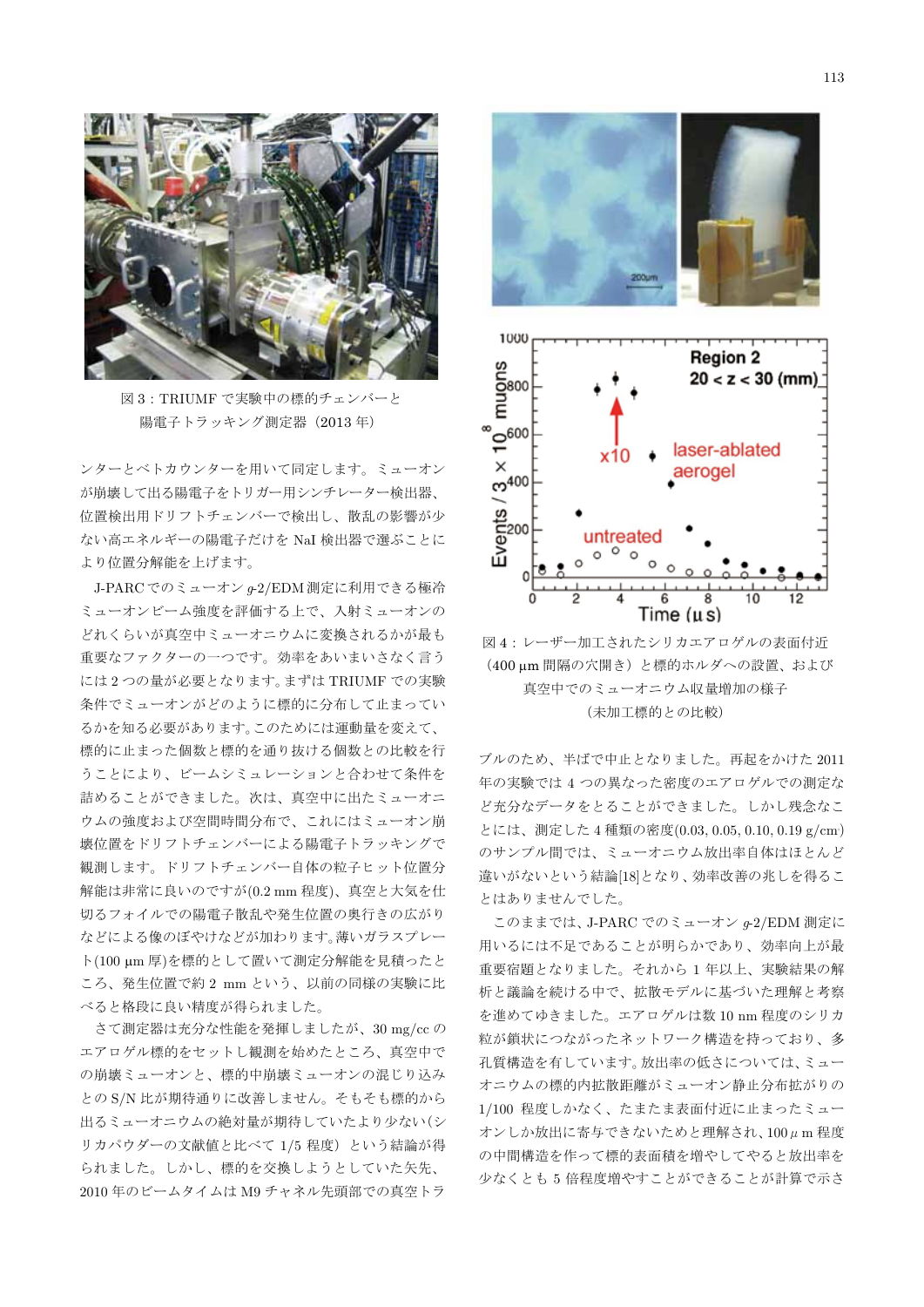れました。ただしいったん表面から離れたミューオンが向 かい合う表面にぶつかるということも起こりますので、表 面からのミューオン離れやすさをどう仮定するかで期待で きる結果が大きく変わってきます。後の測定結果から考え るに、この表面への吸着時間が非常に短かったのがうまく いった原因の一つと考えられます。

さて、表面積を増やすアイデアを実行するとして、いか にこのもろい物質に加工を行うかという問題が次にあり、 いくつかの手法を実際に試しました。イオン照射、剣山状 鋳型、薄膜スタック、など試行の結果、レーザー加工が安 定して比較的短時間で規則的な穴を空けられるという事で、 これと鋳型作成の試料とを準備し、試すこととなりました。

2013年10月にTRIUMFで測定を始めたところ、すぐさ まシミュレーション予測をも超えるミューオニウム数の増 加が観測されました (図4)。図4 (下) の横軸はミューオ ンビームが入射した時からの経過時間で、縦軸はミューオ ニウムが崩壊して生成された陽電子の数です。実験途中結 果は表面積につれてミューオニウム放出が増えていくとい うことを示しており、ビームタイム終了3日前に日本で新 たな標的を作り、後から参加した実験者に運んでもらい、 それが現在の記録となっています [19-21]。別の収穫は2年 前に用いた標的でのミューオニウム収量がほぼ再現された ことです。これは標的の長期安定性ということからも画期 的なことです。収量が上がって実験効率が大幅にあがった ために、予期していた以上に多数の標的を試験できたのも 収穫でした。

現時点で得られている収量の最大値は未加工のものと比 べて10倍ですが、これが限界というわけではなく、たまた ま実施した10個 (内レーザー加工品は5個)のサンプルの 内のひとつです。穴密度を増やすことが収量に効くであろ うことは実験データの傾向およびシミュレーションから予 測できるので、今後とも効率改善を図ってゆく予定です。 この成功を受けて、日本でも測定環境を整備し、J-PARC のミューオン Dライン において、TRIUMF の結果の再現 [22-23]穴密度などをパラメータとした生成量の比較を行い ました[24]。さらには、カナダの研究グループと共同研究を 進め、レーザー穴構造の詳細観測、レーザー穴の安定作成 (反りの軽減など)などについて大幅な進展が得られまし た。さらなる収量向上を目指して、いろいろな標的条件で の測定を系統的に行うため、今年11月にTRIUMF、来年1 月にJ-PARC での実験を予定しています。

#### 3.3 今後の開発

次の課題は、真空中に発生させたミューオニウムにレー ザーを照射し、超低速ミューオン発生につなげることです。 タングステンと違って、エアロゲルは柔らかくてもろいの で、如何に標的を崩さずに精度よく設置するか、の対策が



図5:理研 RAL ポート3の超低速ミューオン源チェンバー の概念図。ミュオンビーム入射窓、エアロゲル標的ホル ダー、ミューオンスピン制御磁場、スピン偏極測定器、 レーザー入射窓、初期加速電極を備える。

必要です。さらにはエネルギーのばらつきなく加速するた めに、絶縁体であり帯電なども予想されるエアロゲルの周 囲に如何に一様電場を保証するかの問題があります。一方 で、利点と考えられるのはミューオニウムの状態では磁気 回転比が約100倍となるので(電子磁気モーメントの寄与)、 1 ガウス程度の弱い磁場でもミューオンスピンの向きを一 斉に変えるのが容易なことです。これにはミューオンがエ アロゲル標的に止まった直後からレーザーによるイオン化 まではミューオニウムの状態のままでいることが貢献しま す。これを用いればミューオン g-2/EDM 測定でミューオン スピンの向きを反転した測定を行い、スピン偏極に依存し た項だけを抜き出すことにより、系統誤差を減らすことが 期待できます。これらを実証するための試験チェンバー(図 5) を理研 RAL に設置して、試験を始めています。

これと平行して、J-PARC ではミューオンを RF 加速す る準備を進めています。静電場で5keVまで加速し、RFQ、 IH-DTL [25]、DAW、Disk-loaded 型空洞を組み合わせて、 210 MeV までミューオンを加速します。既に5 keV までの ミューオンの静電加速は成功しています。次の段階として、 J-PARC の陽子 LINAC の RFQ 予備機を借りて 340 keV ま で加速する準備を進めています[26]。また、加速後の蓄積リ ングへ入射方法についても最近論文[27]としてまとまりまし た。

シリカエアロゲルの開発には紆余曲折ありましたが、やっ と超低速ミューオン源として利用するに足りるミューオニ ウム放出が得られることになりました。今後はさらなる高 効率化を目指すとともに、これを用いて性質の良い超低速 ミューオンビームを得ることが次の目標となります。さら には、これを元に画期的な極冷ミューオンビームを作り、 ミューオン g-2/EDM実験を実現するための準備も進んでお